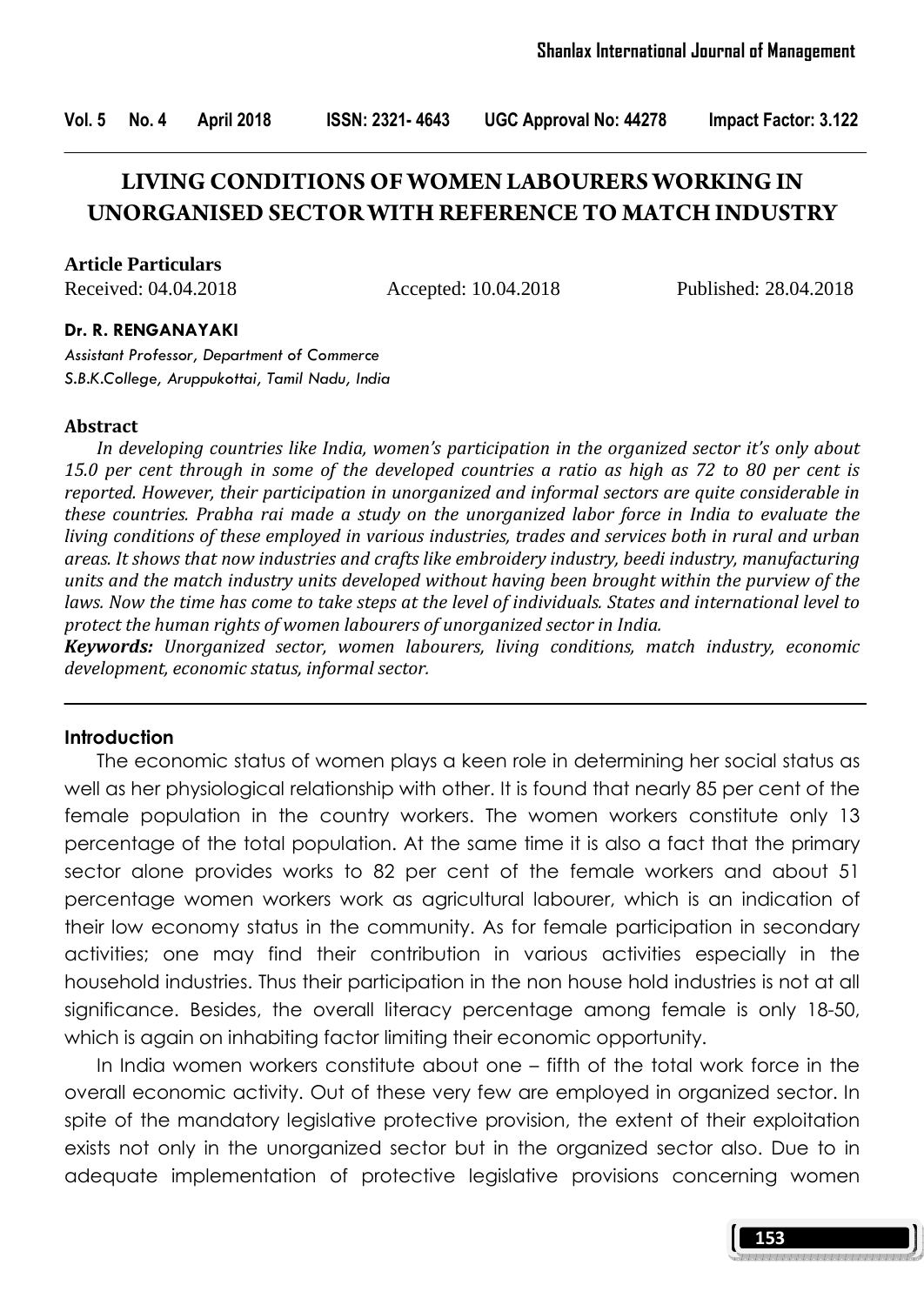workers, there still remains a yawning gap between these provisions and the facilities actually available to them. some instance have occurred , where women workers were deprived of the benefits and amenities like equal remuneration vis –a-vis their male counterparts, maternity benefits , child care service and the like . Several factors are responsible for their plight, like weak bargaining power, indifferent attitude of the employers and non –awareness of the rights available as per the legislative provision. Although the Government is seized of the situation, yet it continue to remain a problem area due to non –availability of reliable statistical data and other information pertaining to working and living conditions of women workers.

 However, their participation in unorganized and informal sectors is quite considerable in developing countries. Now the modern women like their sisters in the ancient societies are not subjected to various socio economic sufferings. In the new era, more and more women are unwilling to accept the subordinate passive and restricted role. They not only want to liberate themselves from this man-dominated world in which they have been discriminated and so incompartible with human dignity With the help welfare of the family and of society they want to create a better world for all to live in.

 Poverty is a major obstacle to the achievement of sustainable development is the condition in which many women throughout the developing world live. The number of poor women continues to grow both in absolute terms and in relation to poor men. According to one estimate poverty has increased by 47 per cent among rural women over the past 30 years, compared with 30 per cent among rural men. This trend reflects the fact that rural women often lack access to resources and is a reminder that much of their work is unpaid labour directed towards the support of survival of families. Working as much as 16 hours a day, rural women can kill the time and energy to pursue cash earning jobs or to develop new skills. Prabha rai made a study on the unorganized labour force in India to evaluate the living conditions of these employed in various industries, trades and services both in rural and urban areas. It shows that now industries and crafts like embroidery industry, beedi industry manufacturing units and the match industry units developed without having been brought within the purview of the laws. Now the time has come to take steps at the level of individuals, states and international level to protect the human rights of women labourers of unorganized sector in India.

#### Methodology

 The present study is based on both primary and secondary data. The primary data were collected directly from the women labourers of the match industry through a well set pre-tested interview schedule in the study area .The data were collected from both the employees of the match work units and match works in the study area.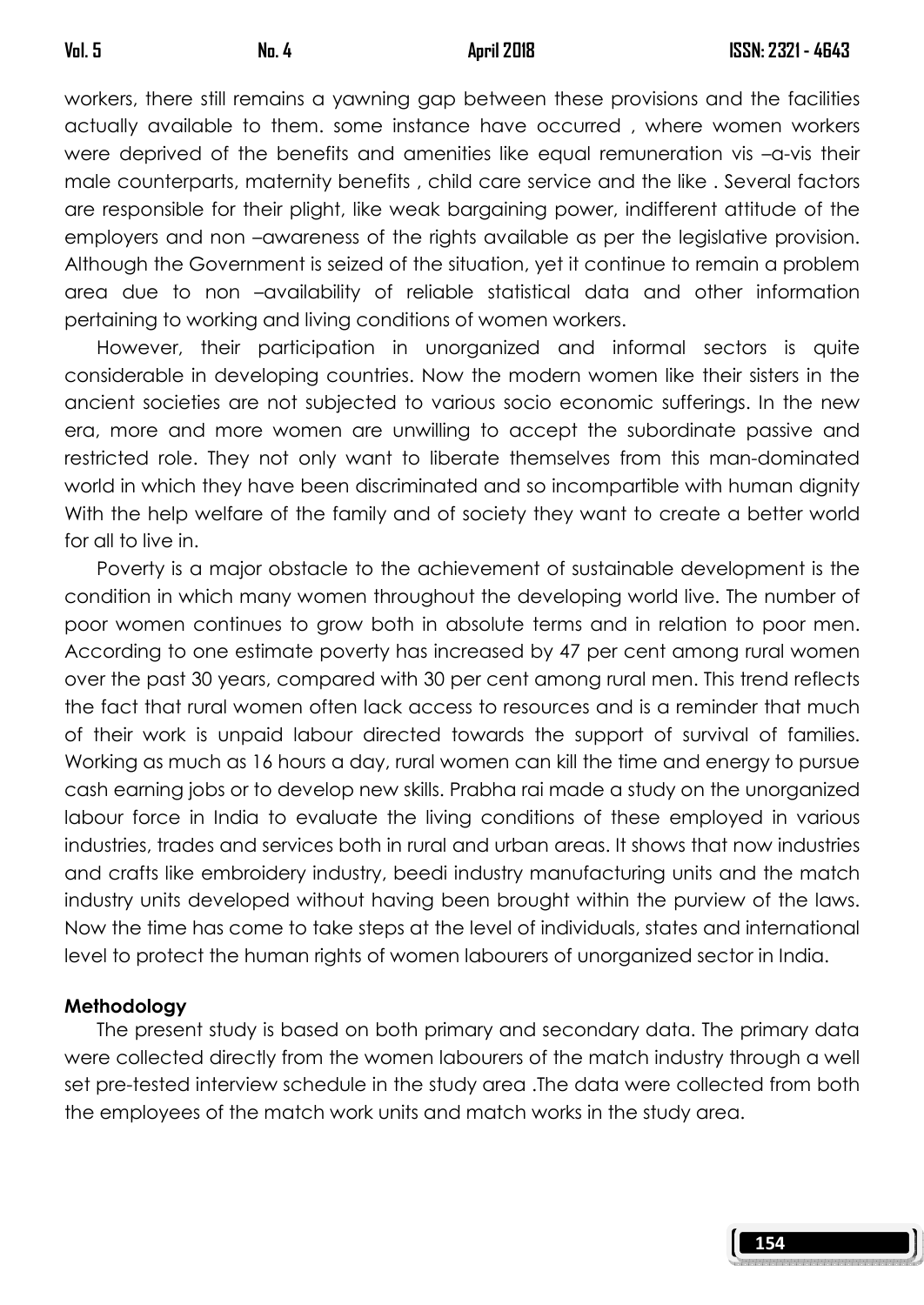The secondary data were obtained from various reports connected with the match industry and the Director of Foreign Trade and from the Government of India's official web sites.

#### Sampling Method

 In virudhunagar district sattur town has been chosen as a study area because in sattur town there are highest concentrations of match industries in Tamilnadu. The 100 sample match industries have been selected for conducting research by using simple random sampling technique. For each unit, 5 women labourers have been randomly taken as a sample. Hence the total numbers of sample were 500.

# Statistical Tools

The researcher has used the following statistical tools.

- Chi-square test.
- Percentage Analysis

# Data Analysis and Discussion

 This place is devoted to analyze and discuss the primary data collected from the various women respondents in the study chosen for the present study area. Today, economic independence is considered to be the prime basis for improving the status and living condition of women in India. It is generally agreed that availability of credit to women would result in reducing their dependency, enhancing their social and economic activities as well as empowering them to assert more in the household decisions.

 In India women cannot be viewed as a homogenous group as the society is stratified on the basis of class, caste and religion.

 It has been observed that the position of women and their demand for bank credit remain tied to class, caste and religions affilication. In order to grasp the nature of these causal relationships , it is imperative to understand the living conditions of women labourer's in match industries .This work attempts to analyze the major living conditions variables of the present section has been classified under the heads namely;

- Living condition of the women labourers.
- Family characteristics of the respondents.
- Relationship between family characteristics and income of the respondents.

# Relationship between Income of the Women Labourers and their Family Characteristics

 In this section, an attempt has been made to examine the relationship between the income of the respondents and their family characteristic namely family size, family income and spouse's income.

 In order to examine the relationship, chi-square test was used. It is calculated by adopting the following formula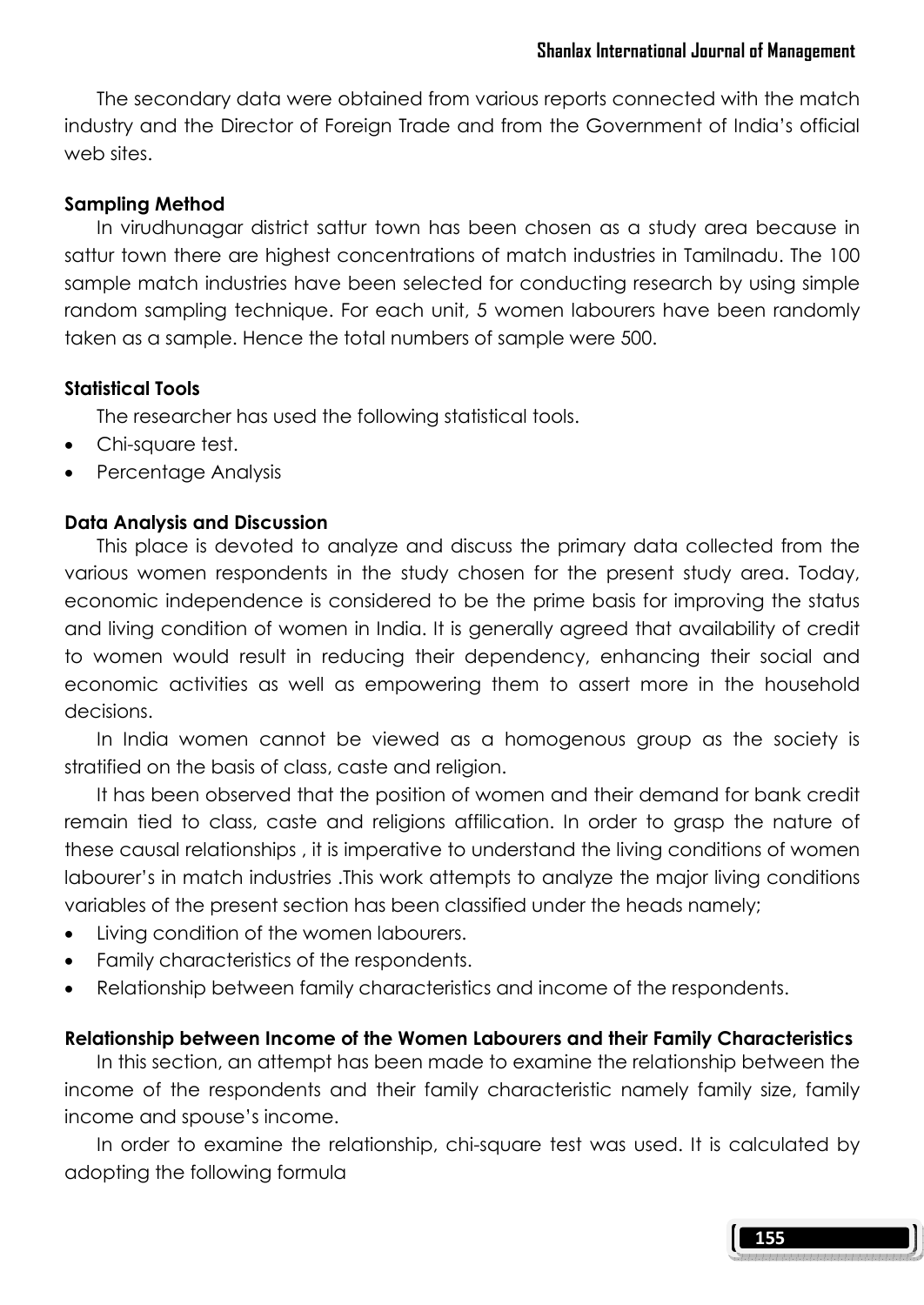Chi square  $\displaystyle\leftarrow \sum_{\mathrm{F}} \left( \begin{array}{c} \frac{(O-E)2}{\mathrm{F}} \end{array} \right)$  $\frac{E}{E}$ )

> With (r-1) (e-1) degrees of freedom where where,

o- Observed frequency

E= Expected frequency

E= Row total × Column total

Grand total

C= number of column in a on ligancy fall

R=number of rows contingency

 Women as daughters, wife's, mothers and grandmothers have their own family responsibilities. If there are more number of members in the family, Women take up an occupation either to enhance the family income or to satisfy their own personal ambition. A two way table is prepared to test the relationship between the income of the respondents and their family size. Table 1.1 exhibits the income of the respondents and their family size.

| S No | <b>Family size</b> | Below Rs.750 | Rs.750-1000 | <b>Rs.1000 &amp; above</b> | Total        |
|------|--------------------|--------------|-------------|----------------------------|--------------|
|      | Below 3            | 136 (38.20)  | 22 (24.72)  | 10(18.18)                  | 168 (33.60)  |
|      | $3-5$              | 203 (57.02)  | 61 (68.54)  | 41 (74.55)                 | 305 (61.00)  |
|      | 5 and above        | 17(4.78)     | 6(6.74)     | 4 (7.27)                   | 27 (5.40)    |
|      | Total              | 356 (100.00) | 89 (100.00) | 55 (100.00)                | 500 (100.00) |

Table 1.1Relation between Family Size and Monthly Income of the Women Labourers

**Source:** Computer from primary data.

Figures in brackets denotes percentage to total.

 Table-1.1 Observed that 356 women labourers in match industries had the monthly income of below Rs750 and 136[38.20per cent] of them fall under the family size below 3. The remaining 203 [57.02per cent]of them fall the category between 3-5and 17 [4.78per cent] of them fall under the family size 5 and above. In the case of the respondents whose monthly income is above Rs 1000 out of 55 respondents 10[18.18per cent] of them fall under the family size below 3, 41[74.55per cent] of them have family size between 3to 5 and 4[7.27per cent] of them fall under the family size 5 and above.

 In order to find out whether there is any correlation between the family size and income of respondents chi-square test has been applied .The result of the chi-square test are presented below.

Calculated value of chi-square =11.8176

Table value at 5per cent level =9.488

Degree of freedom =4

 As the calculated value of chi-square is refer than the value at 5per cent level of significance, there is a relationship between income of the respondents and there family size in the study area.

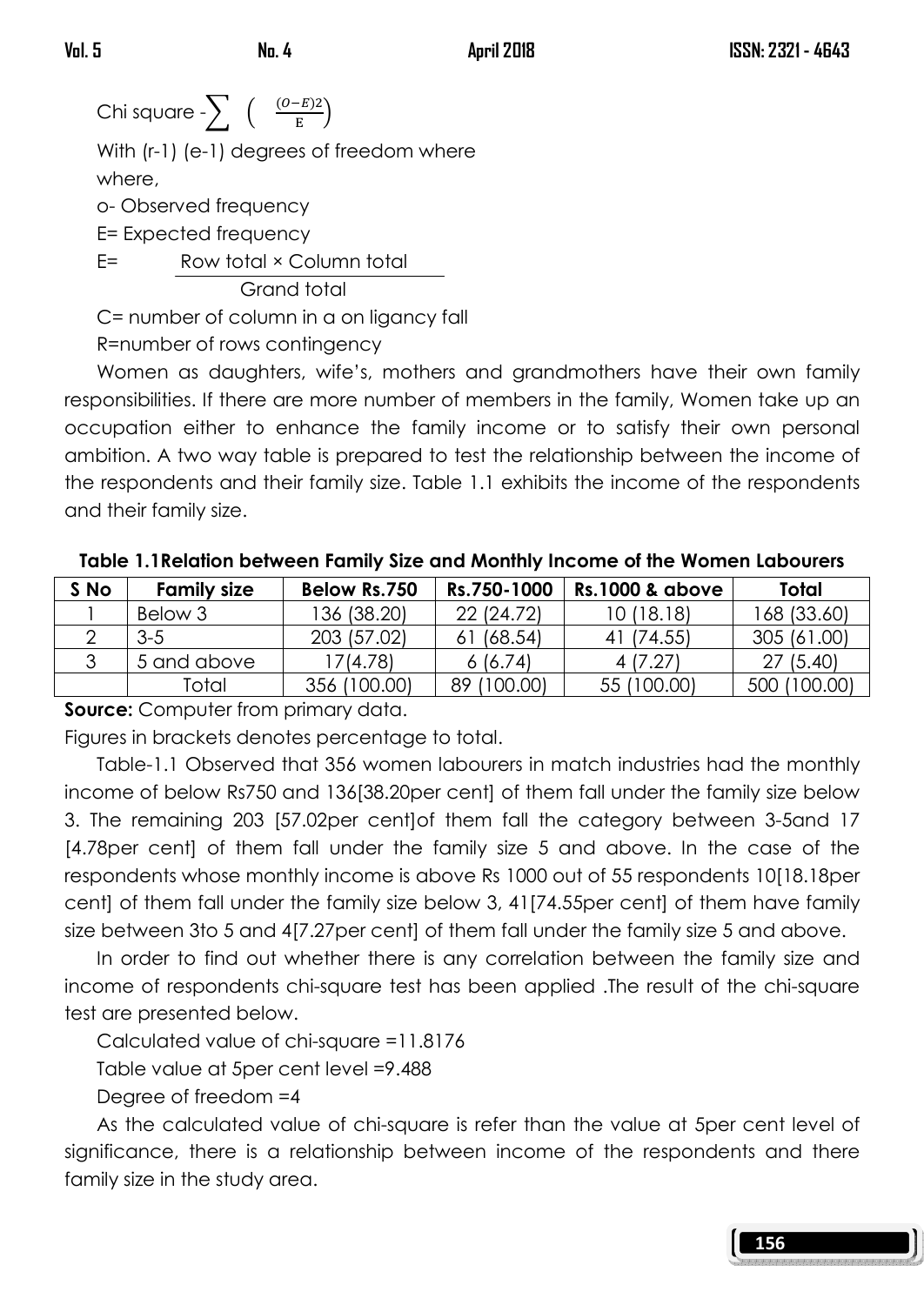#### Summary of Findings

The main findings of the study are summarized below.

- Majority of the respondents (35.20 per cent) belong to the age group of below 25 years followed by 25-30 years (32.40 per cent)
- Regarding the educational Status majority of the respondents (72.80 per cent) is educated up to primary level.
- Nearly five percent of the selected respondents (4.60 per cent) were illiterate.
- Majority of the respondents (90.20 per cent) were married.
- Most of the respondents (50.60 per cent) have taken up the job in order to increase their family income
- Most of the respondents (71.20 per cent) were earning the average monthly of below rs.750
- Regarding the religion most of the respondents (82.40 per cent) were from the Hindu religion and (80.80 per cent) were from the backward /most backward communities
- The (61 per cent) of the respondents are having 3-5 family members and (60.20per cent) of the respondents were living in a joint family system.
- The [43.02 per cent] parents/spouses average monthly income were below Rs.1000 and the [54.40per cent] family were having average monthly incomes are between Rs. 2000-2500
- The chi-square results revealed that the family size, family income and Spouses income have influenced the income of the respondents.

# **Conclusion**

 Match industry plays a vital role in providing employment opportunities to the women workers. Women workers have all along been an integral part of the labour force, engaged in the match industry in India. A majority of the match industry labourers are women workers, as they comprise a significant portion of the cheap labour force. The present study is an attempt to study the life style of women labourers in the match industry. The findings of the present study will be highly useful to the labourers, chambers of match association employer of the match industry in particular to improve the quality of the life of women labourers in the match industry.

# References

- 1. Manohar K.M.1983; Socio economic status of Indian women. New Delhi; seema publications.
- 2. Ranadive, Vimal.1976Women workers of India, natural book agency[p] limited.
- 3. Saran A.B and Sandhwar A.N problem of women workers in unorganized sector, New Delhi Northern book centre, 1950 Pp.55-184